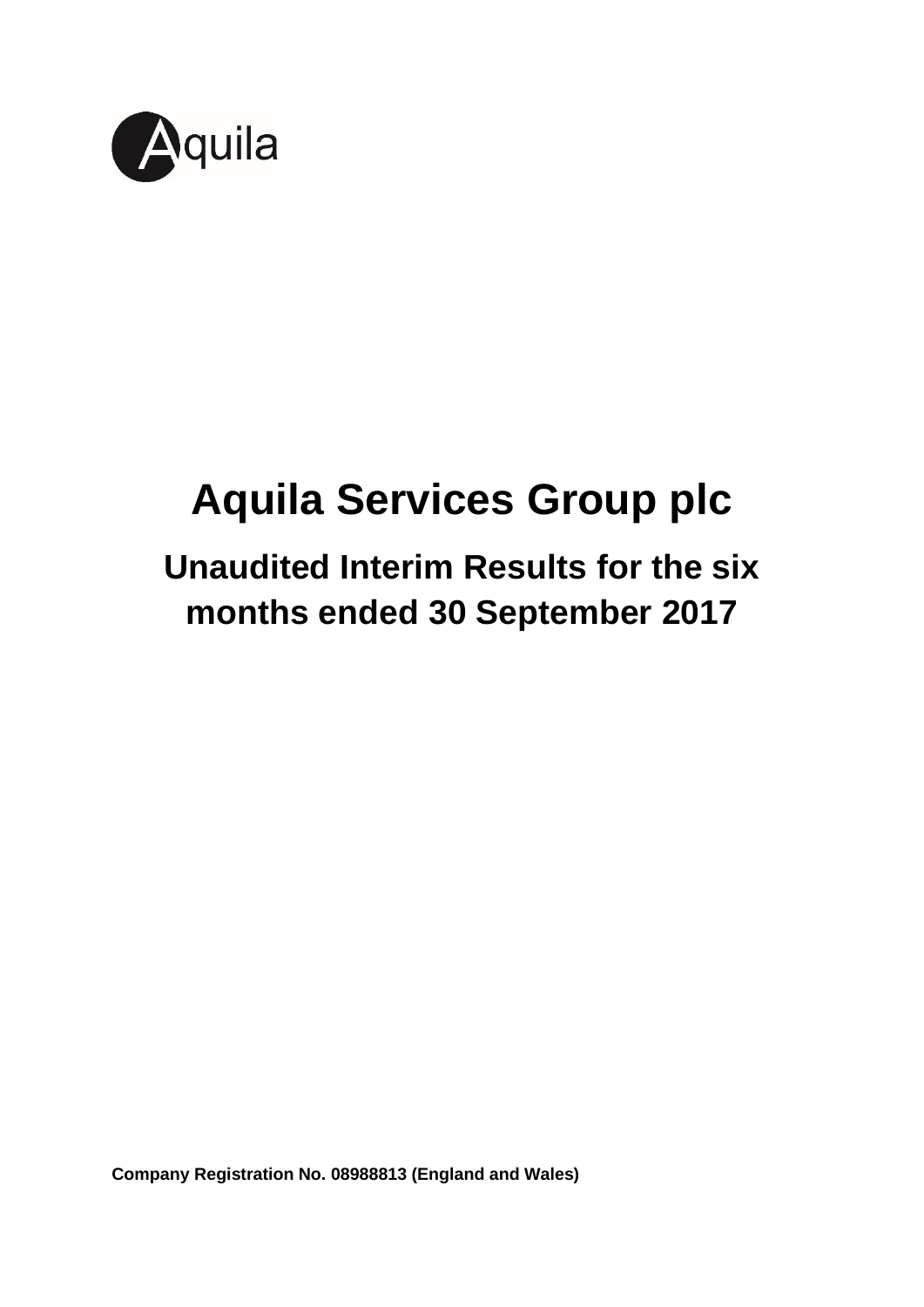#### **Aquila Services Group plc Unaudited Interim Results for the six months ended 30 September 2017**

Aquila Services Group plc (''the Company''), is the holding company for Altair Consultancy & Advisory Services Ltd (''Altair'') and Murja Ltd ("Murja") which form the Group (''the Group'').

The Group's expertise is in the provision, financing and management of affordable housing by housing associations, local authorities, government agencies and other non-profit organisations as well as high level business advice to the property sector.

#### **Results Highlights**

|                             | 6 months to 30<br>September 2017<br>(unaudited) | 6 months to 30<br>September 2016<br>(unaudited) | Year ended 31<br>March 2017<br>(audited) |
|-----------------------------|-------------------------------------------------|-------------------------------------------------|------------------------------------------|
|                             | £000s                                           | £000s                                           | £000s                                    |
| Revenue                     | 2,524                                           | 2,796                                           | 5,928                                    |
| Gross Profit                | 676                                             | 673                                             | 1,475                                    |
| <b>Operating Profit</b>     | 193                                             | 239                                             | 510                                      |
| <b>EPS</b>                  | 0.42p                                           | 0.53p                                           | 1.24p                                    |
| Declared Dividend per Share | 0.26p                                           | 0.24p                                           | 0.74p                                    |
| <b>Cash Balances</b>        | 2,238                                           | 2,173                                           | 2,313                                    |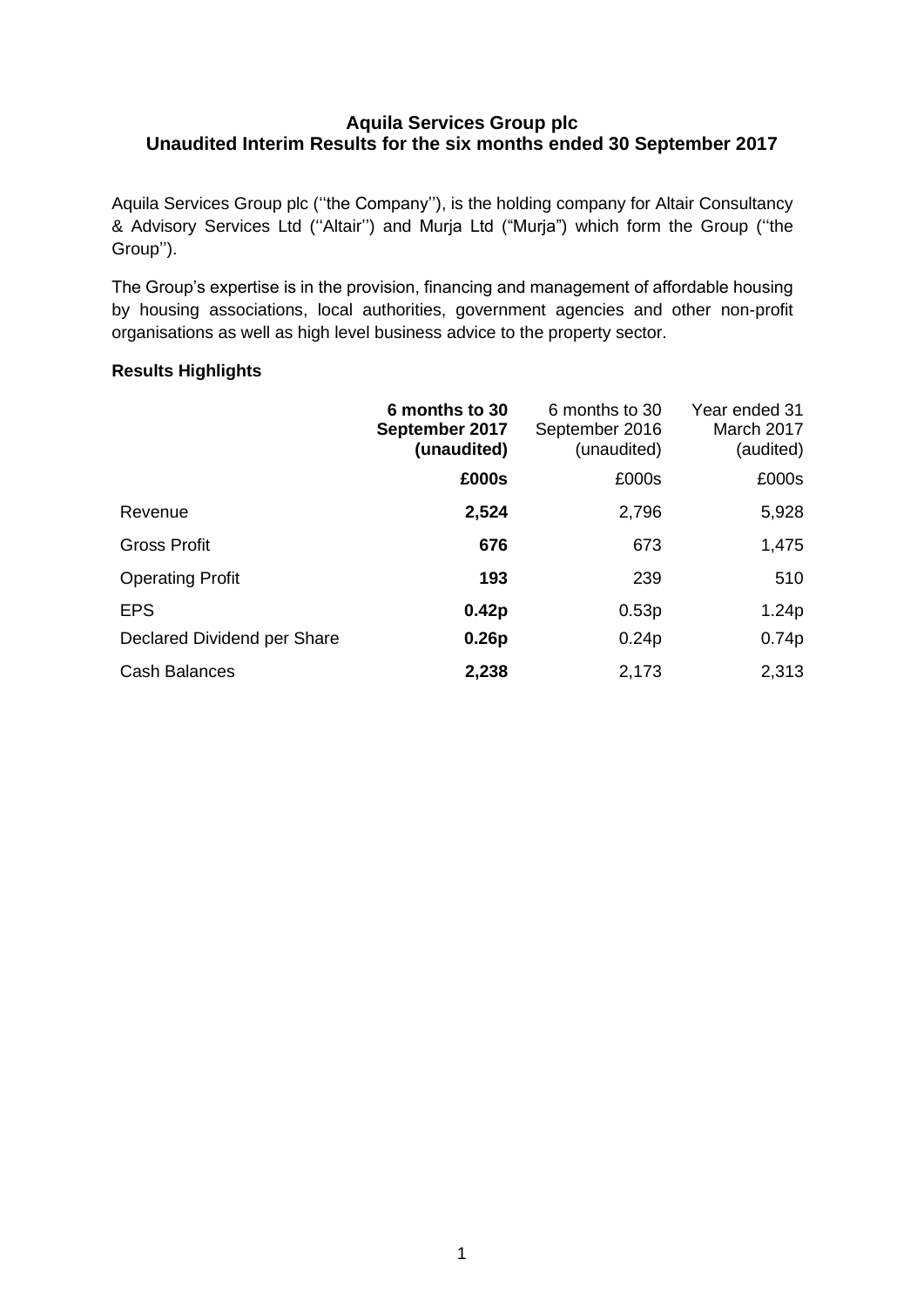#### **Chairman's Statement and Interim Management Report**

Aquila Services Group plc ("the company") is the holding company for Altair Consultancy & Advisory Services Ltd ("Altair") and Murja Ltd ("Murja") which form the Group ("the Group"). The Group is an independent consultancy specialising in the provision, financing and management of affordable housing by housing associations, local authorities, government agencies and other non-profit organisations, as well as high level business advice to the commercial property sector.

I am pleased to announce the half-year results for the Group which demonstrate the potential for our business model and the continuing investment in our services to increase future growth.

The six months has been a period of investment in our different business streams, the launch of the Altair Africa brand, the streamlining of the management structure and acquisition of new software to maintain control of overheads while the business grows, and adjusting our offering to take into account the government's recent announcements about increasing funding streams for affordable housing, particularly with the involvement of local authorities.

All the above have required significant resources for future benefit but have impacted on our six months' results. We are confident that this investment will start to bear fruit in the second half of the year and thereafter. This confidence is reflected in our continuation of the progressive dividend policy for the half year.

#### **Trading results**

The Group saw a decrease in turnover for the 6 months to 30 September 2016 to the 6 months to 30 September 2017. Gross profit was £676k (September 2016: £673k, March 2017: £1,475k) with operating profit before share option charge of £263k (September 2016: £307k, March 2017: £658k).

|                                                  | 6 months to<br>30 September<br>2017<br>(unaudited)<br>£000s | 6 months to<br>30 September<br>2016<br>(unaudited)<br>£000s | Year ended<br>31 March<br>2017<br>(audited)<br>£000s |
|--------------------------------------------------|-------------------------------------------------------------|-------------------------------------------------------------|------------------------------------------------------|
| Turnover                                         | 2,524                                                       | 2,796                                                       | 5,928                                                |
| Gross profit                                     | 676                                                         | 673                                                         | 1,475                                                |
| Operating profit (before share option<br>charge) | 263                                                         | 307                                                         | 658                                                  |
| Share option charge                              | 70                                                          | 68                                                          | 148                                                  |
| Operating profit (after share option charge)     | 193                                                         | 239                                                         | 510                                                  |

The Group is in a very strong net asset position, with over £2.2m in cash held at 30 September 2017.

#### **Dividend**

The directors propose to declare an increased interim dividend of 0.26p (2016: 0.24p) per share which will be paid on 22 December 2017 to shareholders on the register at 8 December 2017.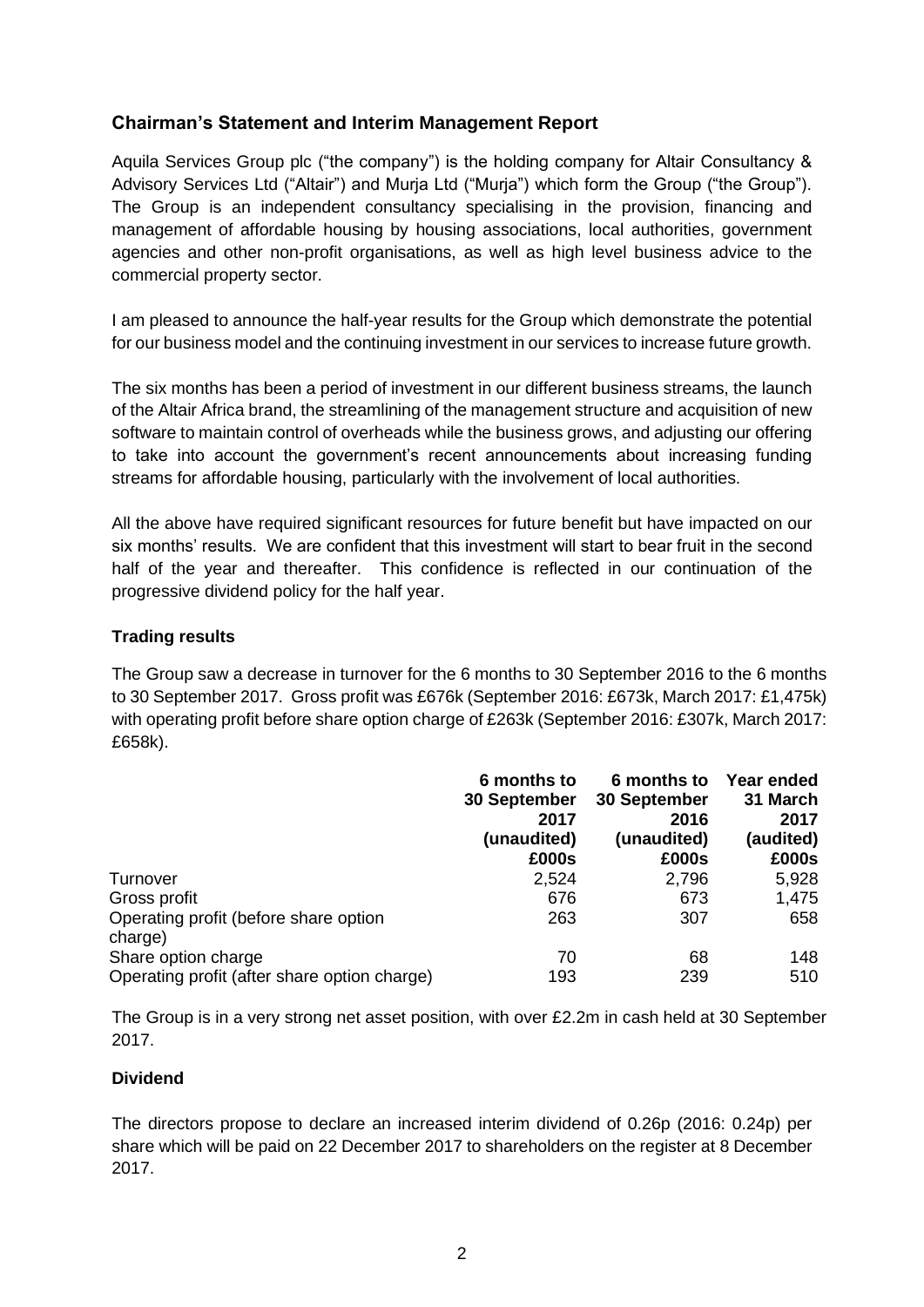#### **Business Review**

The underlying business remains strong and there has been continued growth of the client base in both Altair's consultancy business and the treasury advice business of Murja which was rebranded as Aquila Treasury and Finance Solutions (ATFS) as from 14 November 2017. The most pressing restriction on business growth is the recruitment and retention of staff with on-the-ground experience and reputation in our sector. We are addressing this through a new recruitment initiative and an in-depth in-house training programme and our acquisition of the pod business. Our commitment to wider share ownership amongst all staff will assist retention.

As announced on 27 October 2017 the housing consultancy business of the pod Partnership was purchased by the Group and will be part of the Altair business. The consideration of £1,710,000 was satisfied by the issue of 2,614,458 new ordinary shares and £625,000 of cash. During the previous 12 months to 31 March 2017 the annual turnover of the pod business was £1.085m with an operating profit of £162k. This acquisition is a significant increase in our development and project management capacity particularly with local authorities and housing associations now being given greater incentives to develop new affordable housing. We anticipate this will be one of the engines for future growth.

During the six months the Group's first international brand, Altair Africa, was launched to benefit from the increasing concentration of infrastructure funds, governments and government-backed financial institutions in the creation of an affordable housing sector and a volume construction industry in Africa. The brand is being serviced initially by an identified team of three employees within Altair and has already secured three major contracts. We believe that this is an area of significant potential growth and business diversity.

During October 2017, the Prime Minister announced at the Conservative Party Conference significant incentives for local authorities to invest in new affordable housing, as well as indicating that some of the rental restrictions on housing association tenancies would be relaxed with much of the additional revenue expected to be invested in additional affordable housing. Later in October the Communities Secretary trailed the possibility of more government borrowing to increase housing supply. The Group has been reorganising part of its offering particularly in recruitment, research and project management to take account of this future opportunity.

As the Group grows, we have been adjusting the management structure so that it better reflects the workstreams. This concentration on specialism is needed to deal with the larger teams and increasing complexity of our offering. This new structure is now in place and the expected benefits should start to flow in the second half of the year.

Turnover for the six months was lower than for the previous six months principally due to housing associations and local authorities delaying temporary or interim appointments whilst the future was so uncertain. The recent announcements should increase demand in the second half. Gross profit margin increased from 24% to 27% from 30 September 2016 to 30 September 2017 but operating profit reduced from 35% of gross profit to 28% reflecting the resource issues described above.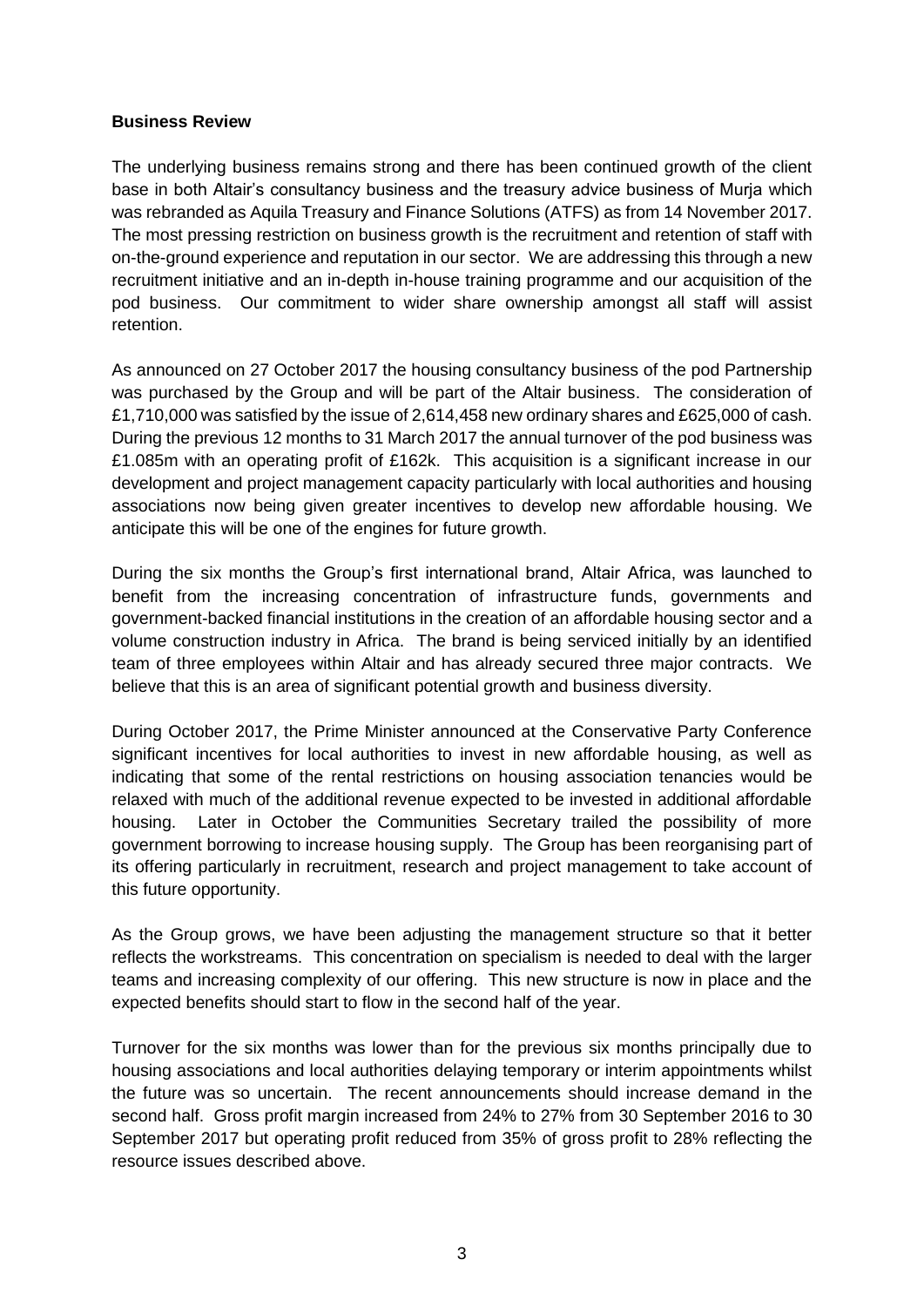This review would not be complete without mentioning the tragic event at Grenfell Tower. This has highlighted not just the importance of the quality of build of affordable housing but it has also put firmly in the spotlight how important good management practice is and the involvement of the consumers of affordable housing. As a business committed to helping our clients address housing need, the concerns raised must be part of our culture as well as our clients.

#### **Risk and Uncertainties**

The Directors do not consider that the principal risks and uncertainties have changed since the publication of the annual report for the year ended 31 March 2017, which contains a detailed explanation of the risks relevant to the Group on page 9, and is available at:

[http://aquilaservicesgroup.co.uk/wp-content/uploads/2017/06/Aquila-Services-Group-plc-](http://aquilaservicesgroup.co.uk/wp-content/uploads/2017/06/Aquila-Services-Group-plc-2017-Accounts-v2.5.pdf)[2017-Accounts-v2.5.pdf](http://aquilaservicesgroup.co.uk/wp-content/uploads/2017/06/Aquila-Services-Group-plc-2017-Accounts-v2.5.pdf)

#### **Outlook**

The first six months has been a period of investing for growth which we confidently expect will be a platform for the future. The increasing importance of housing in both the economic and political spheres, will continue to offer further opportunities. Being a relatively small organisation, pursuing new opportunities inevitably requires a diversion of resources and costs. This investment will make the group's expertise increasingly attractive to government, our clients and potential acquisitions.

The setting up of Altair Africa is an indication of how our expertise can be used more widely in a variety of markets. We expect to continue to build this international profile.

This is my first report as Chair, having taken over from Jeff Zitron who stepped down on 27 July 2017 after six years as Chairman. Jeff stays on as a non-executive director and I know that my thanks to him are echoed by all our staff and shareholders.

I look forward to reporting to you further after the year end.

**Derek Joseph Chair 28 November 2017**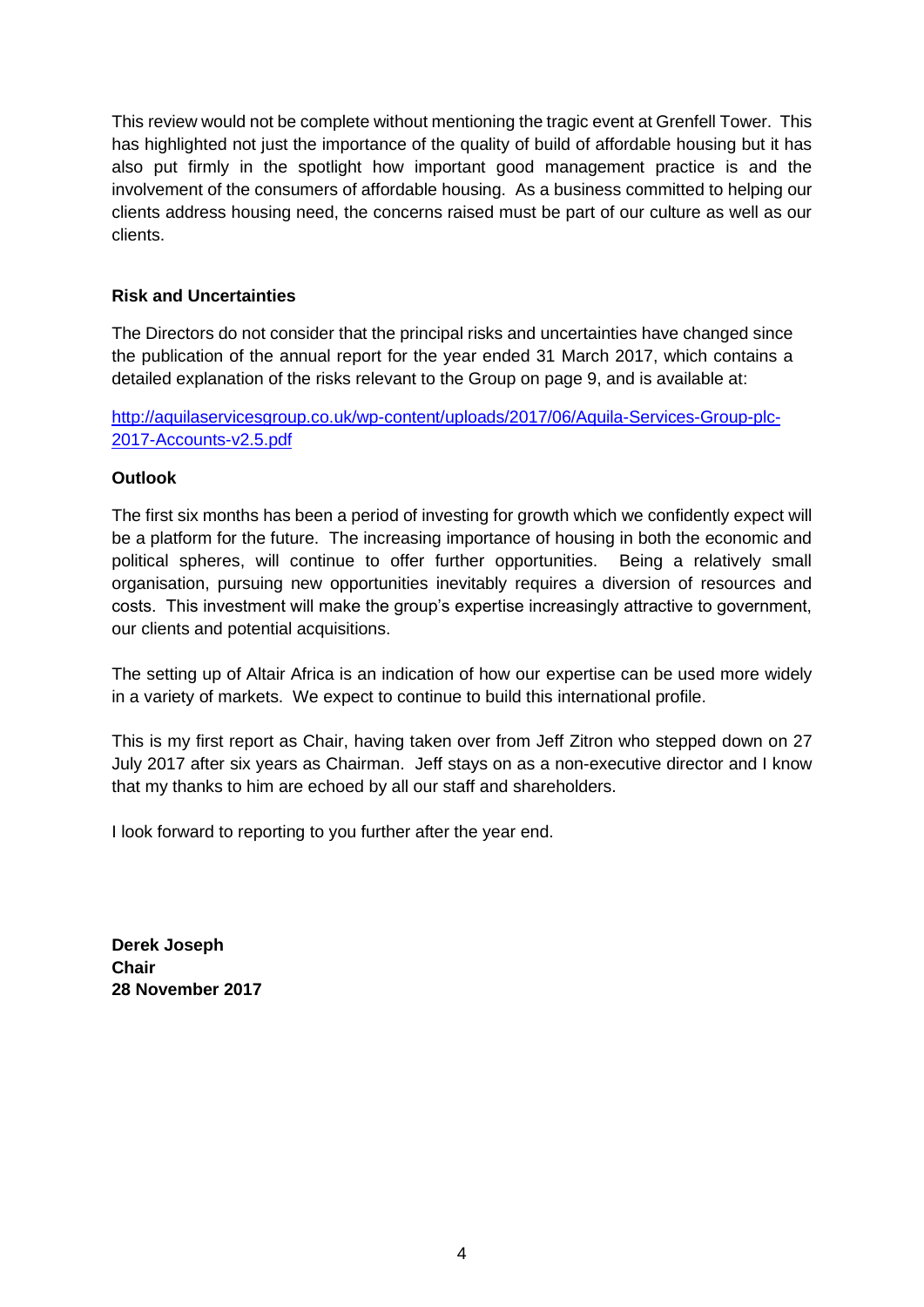#### **Directors' Report**

#### **Substantial Shareholdings**

As at 30 September 2017, the Company was aware of the following notifiable interests in its voting rights:

|                         | Number of       | Percentage of | Nature of     |
|-------------------------|-----------------|---------------|---------------|
|                         | Ordinary shares | Voting rights | holding       |
| Richard Wollenberg*     | 3,808,406       | 11.7%         | <b>Direct</b> |
| <b>Steven Douglas</b>   | 3,279,440       | 10.0%         | <b>Direct</b> |
| Chris Wood              | 3,279,440       | 10.0%         | <b>Direct</b> |
| Susan Kane              | 3,279,440       | 10.0%         | <b>Direct</b> |
| Fiona Underwood**       | 3,279,440       | 10.0%         | <b>Direct</b> |
| Derek Joseph            | 2,870,403       | 8.8%          | <b>Direct</b> |
| Jeffrey Zitron          | 2,798,403       | 8.6%          | <b>Direct</b> |
| Cardiff Property plc*** | 1,000,000       | 3.1%          | <b>Direct</b> |

\*Includes shares held by immediate family members of Richard Wollenberg

\*\*Fiona Underwood's shares are held in a nominee account at Old Mutual plc.

\*\*\*Richard Wollenberg holds 44.17% of the issued share capital and voting rights of Cardiff Property plc.

Following the acquisition on 27 October as detailed in the notes to the accounts under subsequent events, the percentage of voting rights has changed but the shareholdings of the above members remain the same.

#### **Related Party Transactions**

During the 6 months to 30 September 2017, the non-executive directors were paid fees of £6,375 (6 months to September 2016: £6,139)

During the 6 months to 30 September 2017, the Group charged £9,686 (6 months to September 2016: £12,030) to DMJ Consultancy Services Limited for office costs and secretarial services, a company in which Derek Joseph is a director and shareholder.

#### **Remuneration of Directors and key management personnel**

The remuneration of the directors, who are the key management personnel of the Group, is set out below.

|                              | 6 months to<br><b>30 September</b><br>2017<br>(unaudited) | 6 months to<br><b>30 September</b><br>2016<br>(unaudited) | Year ended<br>31 March<br>2017<br>(audited) |
|------------------------------|-----------------------------------------------------------|-----------------------------------------------------------|---------------------------------------------|
| Short-term employee benefits | 316,512                                                   | 268,637                                                   | 694,790                                     |
| Share-based payments         | 56,500                                                    | 39,452                                                    | 112,956                                     |
| Post-retirement benefits     | 8,850                                                     | 6,000                                                     | 12,000                                      |
|                              | 381,862                                                   | 314,089                                                   | 819,746                                     |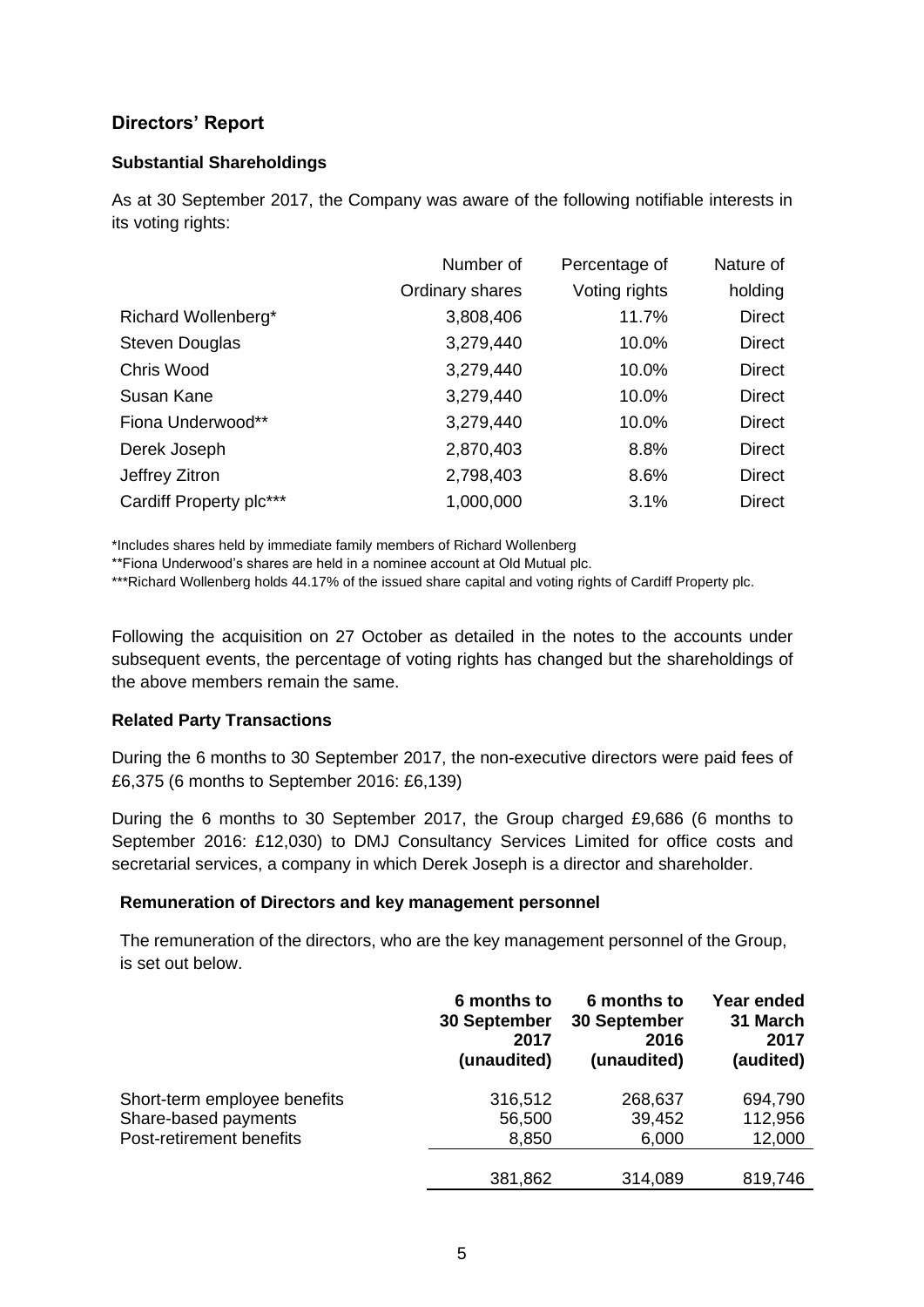#### **Corporate Governance**

The UK Corporate Governance Code (September 2014) (the code), as appended to the listing rules, sets out Principles of Good Corporate Governance and Code provisions which are applicable to listed companies incorporated in the United Kingdom. As a standard listed company, the Company is not subject to the UK Corporate Governance Code but the Board recognises the value of applying the principles of the code where appropriate and proportionate and endeavours to do so where practicable.

#### **Responsibility Statement**

The Directors, whose names and functions are set out at the end of this report, are responsible for preparing the Unaudited Interim Condensed Consolidated Financial Statements in accordance with the Disclosure and Transparency Rules of the United Kingdom's Financial Conduct Authority ('DTR') and with International Accounting Standard 34 on Interim Financial reporting (IAS34). The Directors confirm that, to the best of their knowledge, this unaudited interim condensed consolidated report has been prepared in accordance with IAS34 as adopted by the European Union. The interim management report includes a fair review of the information required by DTR 4.2.7 and DTR 4.2.8 namely:

- an indication of key events occurred during the period and their impact on the unaudited interim condensed consolidated financial statements and a description of the principal risks and uncertainties for the second half of the financial year, and
- related party transactions that have taken place during the period and that have materially affected the financial position or the performance of the business during that period.

#### **Susan Kane**

#### **Director**

28 November 2017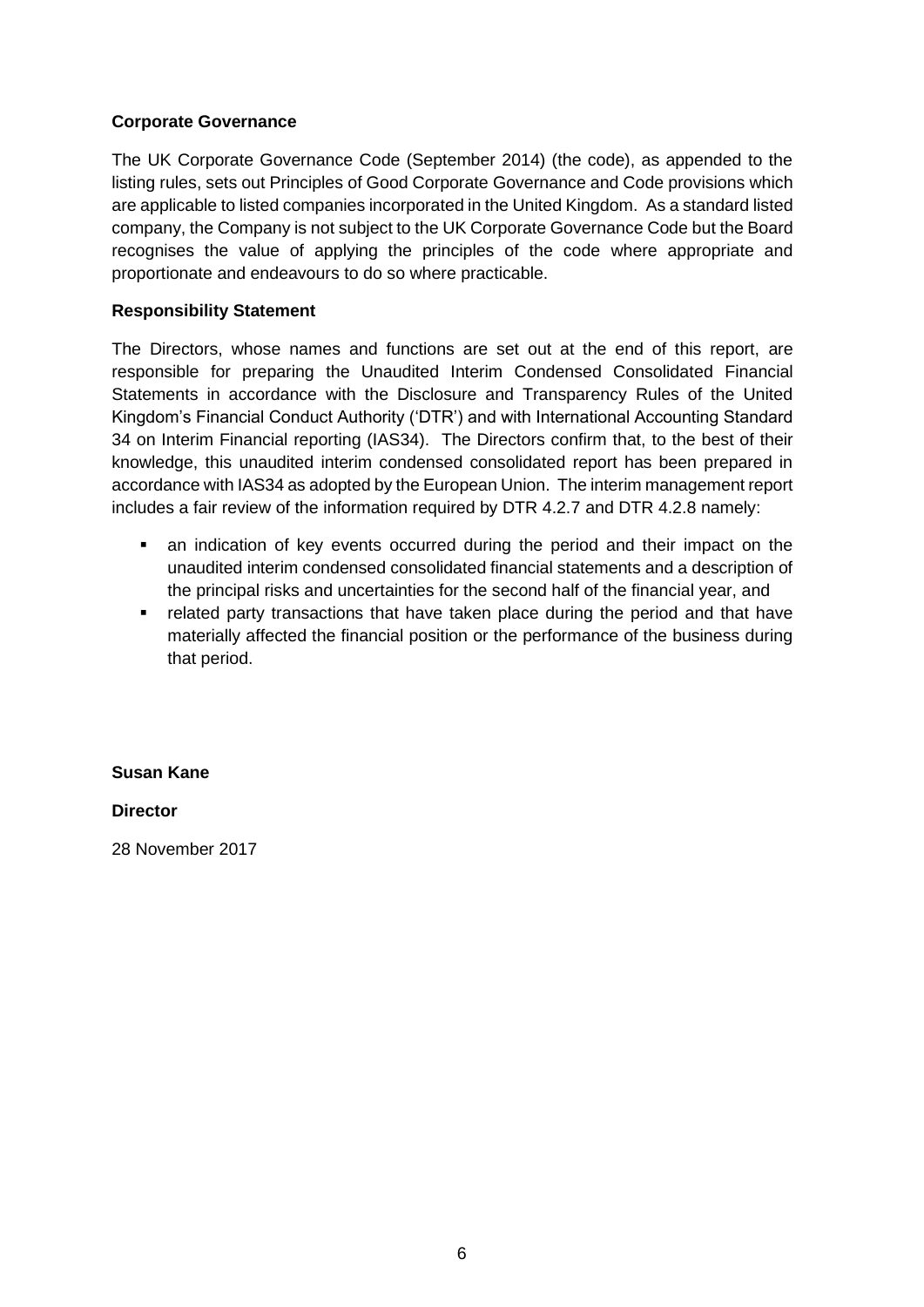#### **Condensed Consolidated Statement of Comprehensive Income For the six months ended 30 September 2017**

|                                                                      | Six months to<br>30 September<br>2017<br>(unaudited)<br>£ | Six months to<br>30 September<br>2016<br>(unaudited)<br>£ | Year ended<br>31 March<br>2017<br>(audited)<br>£ |
|----------------------------------------------------------------------|-----------------------------------------------------------|-----------------------------------------------------------|--------------------------------------------------|
| Revenue<br>Cost of sales                                             | 2,524,200<br>(1,848,222)                                  | 2,795,959<br>(2, 123, 315)                                | 5,928,201<br>(4, 453, 466)                       |
| <b>Gross profit</b>                                                  | 675,978                                                   | 672,644                                                   | 1,474,735                                        |
| Administrative expenses                                              | (482, 896)                                                | (434, 100)                                                | (964, 692)                                       |
| <b>Operating profit</b>                                              | 193,082                                                   | 238,544                                                   | 510,043                                          |
| Finance income                                                       | 887                                                       | 2,507                                                     | 5,512                                            |
| <b>Profit before taxation</b>                                        | 193,969                                                   | 241,051                                                   | 515,555                                          |
| Income tax expense                                                   | (58, 191)                                                 | (69, 756)                                                 | (111, 345)                                       |
| <b>Profit and total</b><br>comprehensive income for the<br>period    | 135,778                                                   | 171,295                                                   | 404,210                                          |
| <b>Earnings per share</b><br>attributable to owners of the<br>parent |                                                           |                                                           |                                                  |
| Weighted average number of                                           |                                                           |                                                           |                                                  |
| shares:<br><b>Basic</b><br><b>Diluted</b>                            | 32,651,003<br>37, 357, 238                                | 32,615,625<br>36,916,490                                  | 32,633,381<br>37,301,635                         |
| Basic earnings per share<br>Diluted earnings per share               | 0.42p<br>0.36p                                            | 0.53p<br>0.46p                                            | 1.24p<br>1.08p                                   |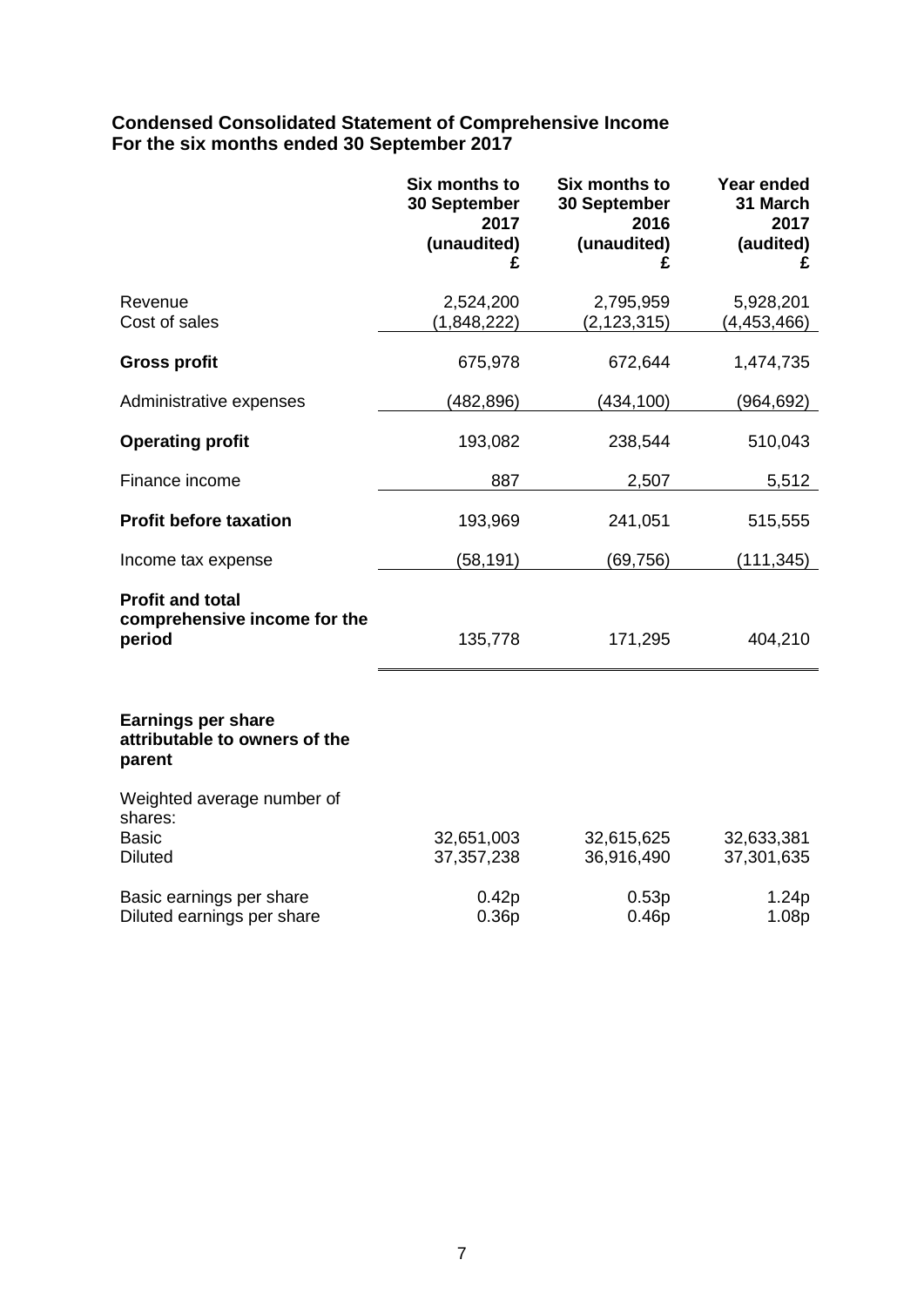#### **Condensed Consolidated Statement of Financial Position As at 30 September 2017**

|                                                    | 30 September<br>2017<br>(unaudited) | 30 September<br>2016<br>(unaudited) | 31 March<br>2017<br>(audited) |
|----------------------------------------------------|-------------------------------------|-------------------------------------|-------------------------------|
| <b>Non-current assets</b>                          |                                     |                                     |                               |
| Intangible assets                                  | 317,688                             | 317,688                             | 317,688                       |
| Property, plant and equipment                      | 71,241                              | 15,936                              | 50,559                        |
|                                                    | 388,929                             | 333,624                             | 368,247                       |
| <b>Current assets</b>                              |                                     |                                     |                               |
| Trade and other receivables<br>Deferred tax assets | 1,210,162                           | 1,358,670<br>3,774                  | 1,350,187                     |
| Cash and bank balances                             | 2,237,725                           | 2,173,626                           | 2,312,600                     |
|                                                    | 3,447,887                           | 3,536,070                           | 3,662,787                     |
|                                                    |                                     |                                     |                               |
| <b>Current liabilities</b>                         |                                     |                                     |                               |
| Trade and other payables                           | 657,474                             | 930,663                             | 951,923                       |
| Corporation tax                                    | 192,944                             | 228,628                             | 134,753                       |
|                                                    | 850,418                             | 1,159,291                           | 1,086,676                     |
| <b>Net Current assets</b>                          | 2,597,469                           | 2,376,779                           | 2,576,111                     |
| <b>Net assets</b>                                  | 2,986,398                           | 2,710,403                           | 2,944,358                     |
|                                                    |                                     |                                     |                               |
| <b>Equity and Liabilities</b>                      |                                     |                                     |                               |
| Share capital                                      | 1,632,550                           | 1,632,550                           | 1,632,550                     |
| Share premium account                              | 533,235                             | 533,235                             | 533,235                       |
| Reverse acquisition reserve                        | (4,771,473)                         | (4,771,473)                         | (4,771,473)                   |
| Merger reserve                                     | 7,184,334                           | 7,184,334                           | 7,184,334                     |
| Share-based payment reserve                        | 491,908                             | 342,989                             | 422,391                       |
| <b>Retained losses</b>                             | (2,084,156)                         | (2, 211, 232)                       | (2,056,679)                   |
| <b>Equity</b><br>attributable<br>the<br>to         |                                     |                                     |                               |
| owners of the parent                               | 2,986,398                           | 2,710,403                           | 2,944,358                     |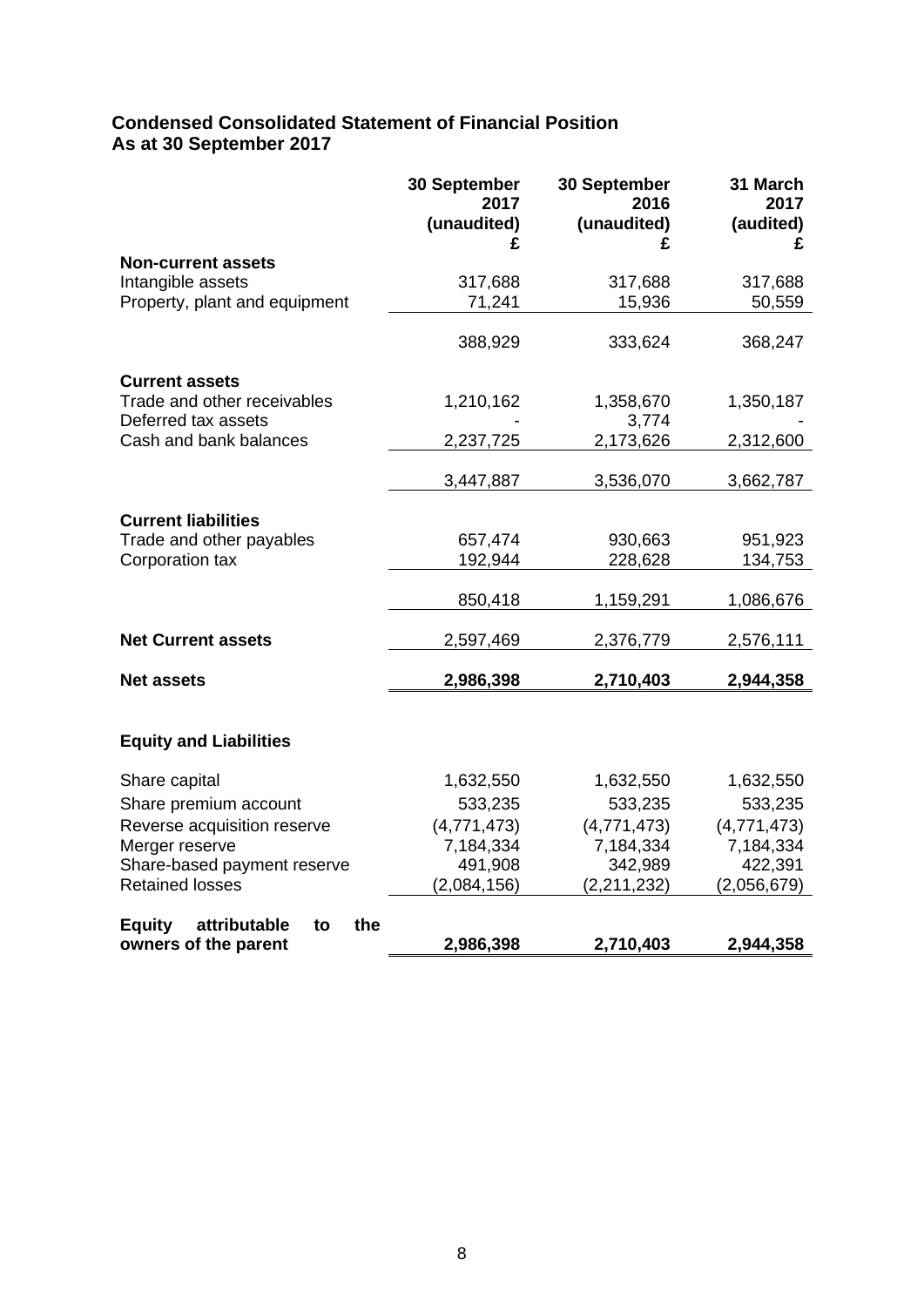### **Condensed Consolidated Statement of Changes in Equity**

|                                                       | <b>Share</b><br>capital | <b>Share</b><br>premium<br>account | <b>Reverse</b><br>acquisition<br>reserve | <b>Merger</b><br>relief<br>reserve | <b>Share based</b><br>payments<br>reserve | <b>Retained</b><br><b>losses</b> | <b>Total</b><br>equity |
|-------------------------------------------------------|-------------------------|------------------------------------|------------------------------------------|------------------------------------|-------------------------------------------|----------------------------------|------------------------|
|                                                       | £                       | £                                  | £                                        | £                                  | £                                         | £                                | £                      |
| <b>As at 1 April 2016</b>                             | 1,630,434               | 533,235                            | (4,771,473)                              | 7,184,334                          | 281,586                                   | (2, 245, 895)                    | 2,612,221              |
| <b>Issue of shares</b>                                | 2,116                   |                                    |                                          |                                    |                                           |                                  | 2,116                  |
| Total comprehensive income<br>Transfer on exercise of |                         |                                    |                                          |                                    |                                           | 171,295                          | 171,295                |
| options                                               |                         |                                    |                                          |                                    | (6, 846)                                  | 6,846                            |                        |
| Share based payment                                   |                         |                                    |                                          |                                    | 68,249                                    |                                  | 68,249                 |
| <b>Dividend</b>                                       |                         |                                    |                                          |                                    |                                           | (143, 478)                       | (143, 478)             |
| As at 30 September 2016                               | 1,632,550               | 533,235                            | (4,771,473)                              | 7,184,334                          | 342,989                                   | (2, 211, 232)                    | 2,710,403              |
|                                                       |                         |                                    |                                          |                                    |                                           |                                  |                        |
| Total comprehensive income<br>Share based payment     |                         |                                    |                                          |                                    | 79,402                                    | 232,915                          | 232,915<br>79,402      |
| Dividend                                              |                         |                                    |                                          |                                    |                                           | (78, 362)                        | (78, 362)              |
| As at 1 April 2017                                    | 1,632,550               | 533,235                            | (4,771,473)                              | 7,184,334                          | 422,391                                   | (2,056,679)                      | 2,944,358              |
|                                                       |                         |                                    |                                          |                                    |                                           |                                  |                        |
| Total comprehensive income                            |                         |                                    |                                          |                                    |                                           | 135,778                          | 134,730                |
| Share based payment<br>Dividend                       |                         |                                    |                                          |                                    | 69,517                                    | (163, 255)                       | 70,565<br>(163, 255)   |
| As at 30 September 2017                               | 1,632,550               | 533,235                            | (4, 771, 473)                            | 7,184,334                          | 491,908                                   | (2,084,156)                      | 2,986,398              |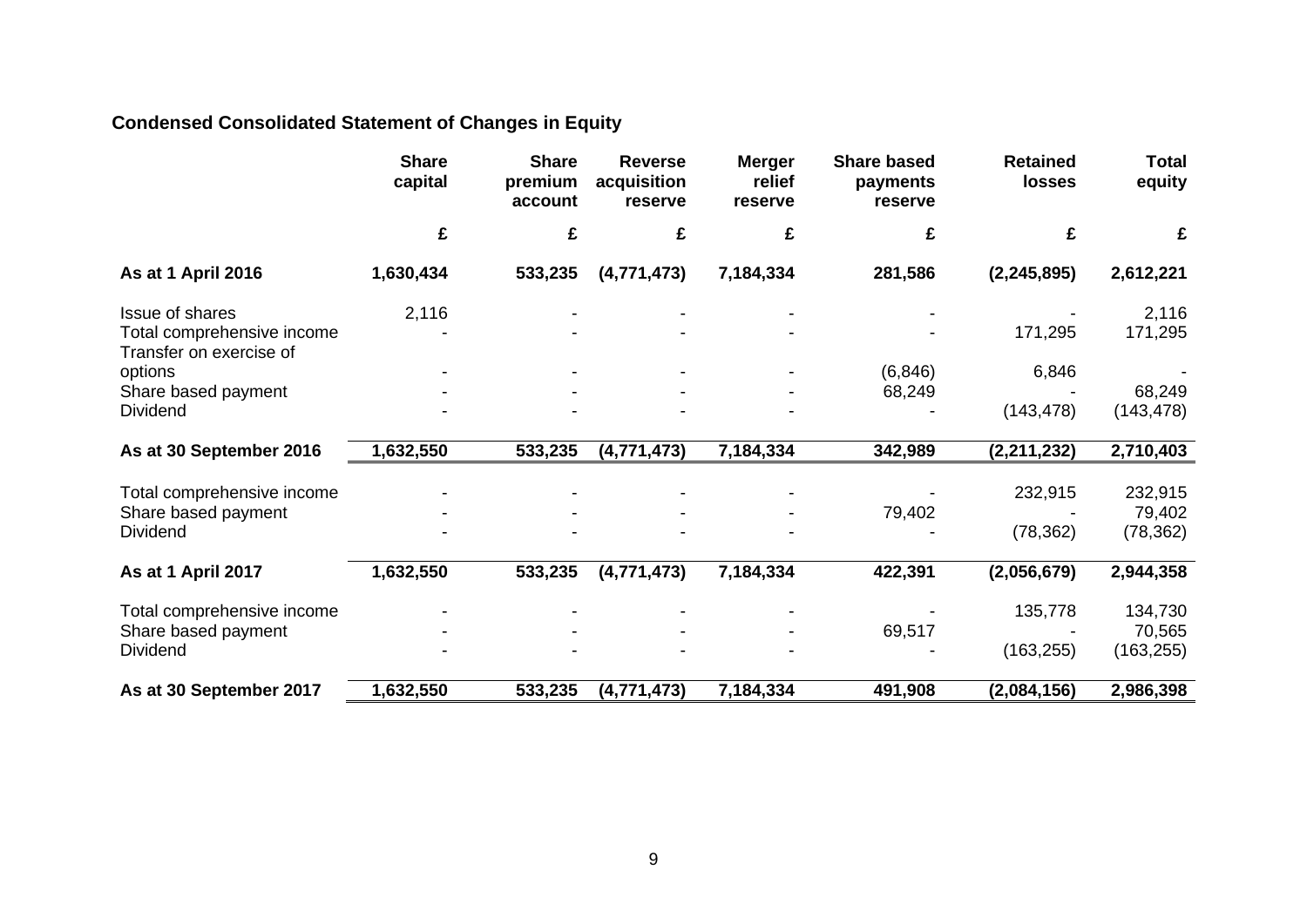#### **Condensed Consolidated Statement of Cash Flows For the six months ended 30 September 2017**

|                                                                        | Six months to<br>30 September<br>2017<br>(unaudited)<br>£ | Six months to<br>30 September<br>2016<br>(unaudited)<br>£ | Year ended<br>31 March<br>2017<br>(audited)<br>£ |
|------------------------------------------------------------------------|-----------------------------------------------------------|-----------------------------------------------------------|--------------------------------------------------|
| <b>Cash flow from operating activities</b>                             |                                                           |                                                           |                                                  |
| Profit for the period                                                  | 135,778                                                   | 171,295                                                   | 404,210                                          |
| Interest received                                                      | (887)                                                     | (2,507)                                                   | (5, 512)                                         |
| Income tax expense                                                     | 58,191                                                    | 69,756                                                    | 111,345                                          |
| Share based payment charge<br>Depreciation                             | 69,517<br>12,685                                          | 68,249<br>4,050                                           | 147,651<br>11,694                                |
|                                                                        |                                                           |                                                           |                                                  |
| Operating cash flows before movement<br>in working capital             | 275,284                                                   | 310,843                                                   | 669,388                                          |
| Decrease/(Increase) in trade and other<br>receivables                  | 140,025                                                   | (199, 834)                                                | (191, 351)                                       |
| (Decrease) in trade and other payables                                 | (294,449)                                                 | (345, 838)                                                | (324, 578)                                       |
| Cash generated by/(used in) operations                                 | 120,860                                                   | (234, 829)                                                | 153,459                                          |
| Income taxes paid                                                      |                                                           |                                                           | (131, 690)                                       |
| from<br><b>Net</b><br>cash<br>inflow/(outflow)<br>operating activities | 120,860                                                   | (234, 829)                                                | 21,769                                           |
| <b>Cash flow from investing activities</b>                             |                                                           |                                                           |                                                  |
| Interest received                                                      | 887                                                       | 2,507                                                     | 5,512                                            |
| Purchase<br>of<br>property,<br>plant<br>and<br>equipment               | (33, 367)                                                 | (5, 332)                                                  | (47, 599)                                        |
| outflow from<br>Net cash<br>investing<br>activities                    | (32, 480)                                                 | (2,825)                                                   | (42,087)                                         |
| <b>Cash flows from financing activities</b>                            |                                                           |                                                           |                                                  |
| Proceeds of share issue                                                |                                                           | 2,116                                                     | 2,116                                            |
| Dividends paid                                                         | (163, 255)                                                | (143, 478)                                                | (221,840)                                        |
|                                                                        |                                                           |                                                           |                                                  |
| outflow from financing<br>Net cash<br>activities                       | (163,255)                                                 | (141, 362)                                                | (219, 724)                                       |
|                                                                        |                                                           |                                                           |                                                  |
| cash<br>cash<br>Net<br>decrease<br>in<br>and<br>equivalents            | (74, 875)                                                 | (379,016)                                                 | (240, 042)                                       |
| Cash and cash equivalents at beginning                                 |                                                           |                                                           |                                                  |
| of the period                                                          | 2,312,600                                                 | 2,552,642                                                 | 2,552,642                                        |
| Cash and cash equivalents at end of                                    |                                                           |                                                           |                                                  |
| the period                                                             | 2,237,725                                                 | 2,173,626                                                 | 2,312,600                                        |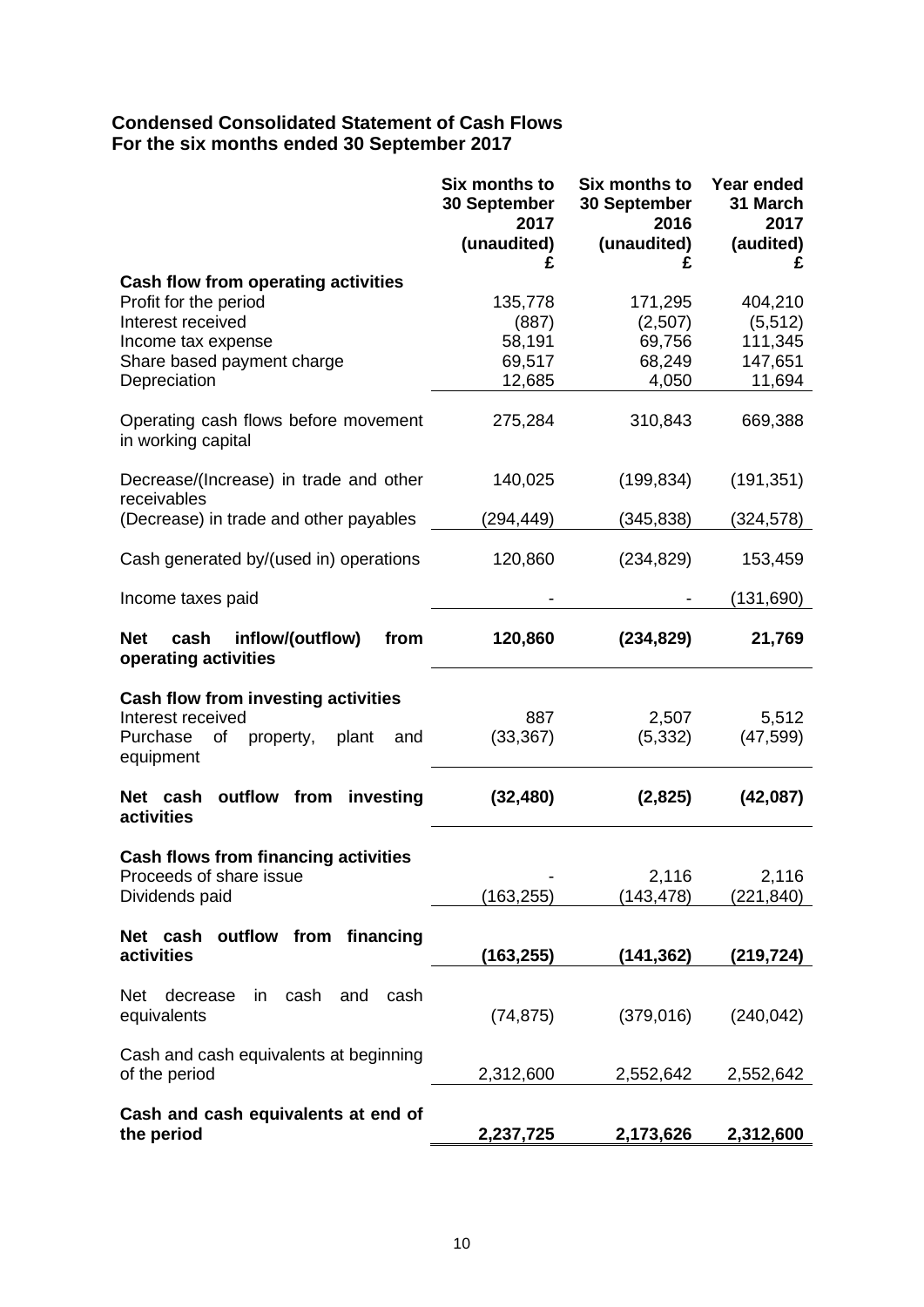#### **Notes to the Condensed set of Financial Statements**

#### **for the six months ended 30 September 2017**

#### **1. General information**

The Company and its subsidiaries (together ''the Group'') are a major provider of consultancy services to organisations that develop, fund or manage affordable housing.

The Company is a public limited company domiciled in the United Kingdom and incorporated under registered number 08988813 in England and Wales. The Company's registered office is Tempus Wharf, 29a Bermondsey Wall West, London, SE16 4SA.

#### **2. Basis of preparation**

The unaudited condensed consolidated interim financial statements of the Group have been prepared on the basis of the accounting policies, presentation, methods of computation and estimation techniques used in the preparation of the audited accounts for the period ended 31 March 2017 and expected to be adopted in the financial information by the Company in preparing its annual report for the year ending 31 March 2018.

This interim consolidated financial information for the six months ended 30 September 2017 has been prepared in accordance with IAS 34, 'Interim financial reporting'. This interim consolidated financial information is not the Group's statutory financial statements and should be read in conjunction with the annual financial statements for the year ended 31 March 2017, which have been prepared in accordance with International Financial Reporting Standard (IFRS) and have been delivered to the Registrar of Companies. The auditors have reported on those accounts; their report was unqualified, did not include references to any matters to which the auditors drew attention by way of emphasis of matter without qualifying their report and did not contain statements under section 498(2) or (3) of the Companies Act 2006.

The interim consolidated financial information for the six months ended 30 September 2017 is unaudited. In the opinion of the Directors, the interim consolidated financial information presents fairly the financial position, and results from operations and cash flows for the period.

The Directors have made an assessment of the Group's ability to continue as a going concern and are satisfied that the Group has adequate resources to continue in operational existence for the foreseeable future. The Group, therefore, continues to adopt the going concern basis in preparing its consolidated financial statements.

The financial statements are presented in sterling, which is the Group's functional currency as the UK is the primary environment in which it operates.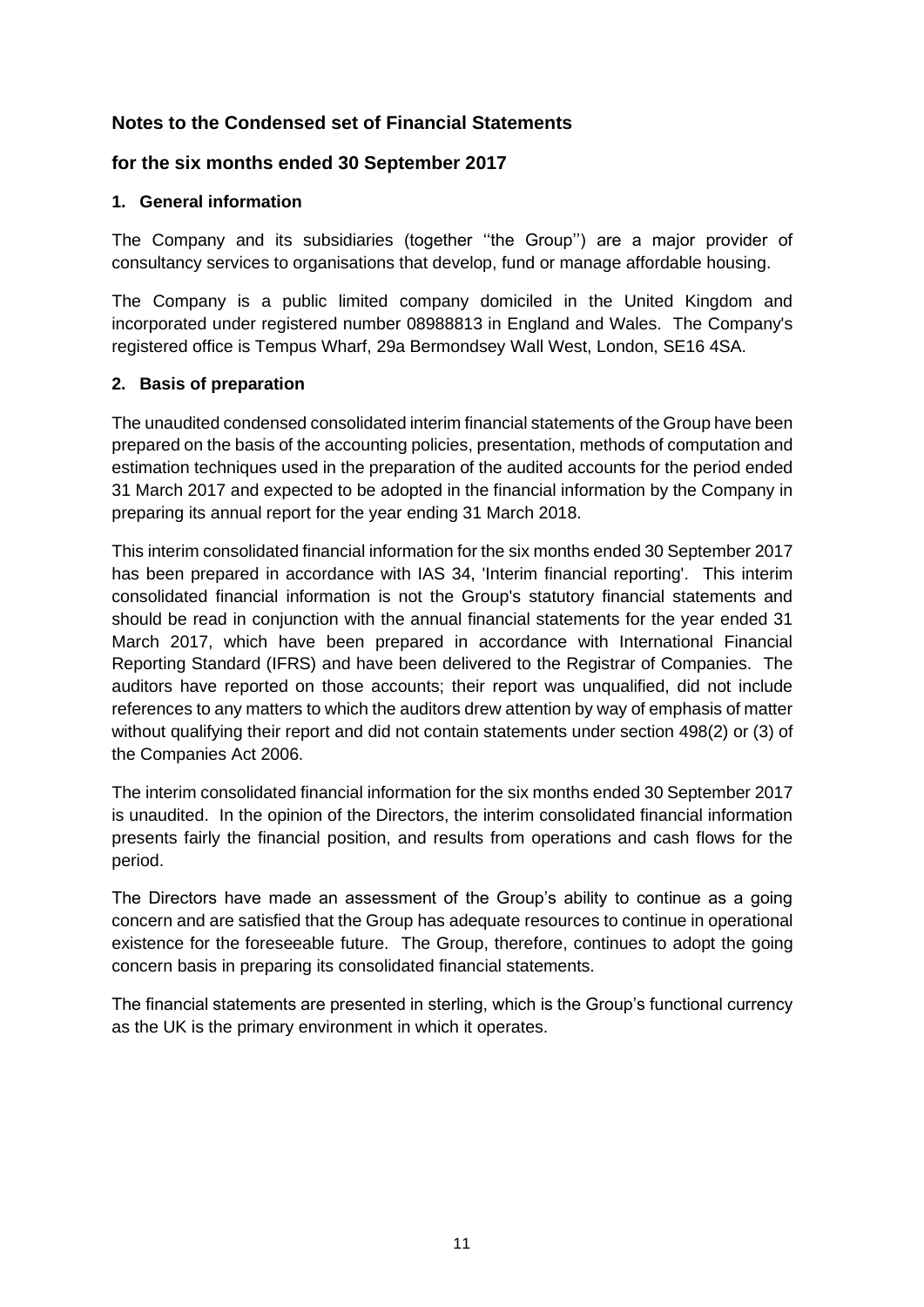#### **3. Segmental analysis**

The Directors are of the opinion that the business of the Group is in a single activity. Nearly all business is conducted in sterling and within the UK. Some fees are received in Euros and US Dollars but in the director's opinion these amounts are not significant and any changes in exchange rates would not have a material impact on the Group.

#### **4. Share capital**

The Company has one class of share in issue being ordinary shares with a par value of 5p.

Allotted, issued and called up ordinary shares of £0.05 each:

|                                                        | <b>Number</b>        |                    |
|--------------------------------------------------------|----------------------|--------------------|
| As at 1 April 2016<br>Issued during the period         | 32,608,688<br>42,315 | 1,630,434<br>2,116 |
| As at 30 September 2016<br>Issued during the period    | 32,651,003           | 1,632,550          |
| <b>As at 31 March 2017</b><br>Issued during the period | 32,651,003           | 1,632,550          |
| As at 30 September 2017                                | 32,651,003           | 1,632,550          |

As at 1 April 2017, 4,706,235 options were held by Directors and employees of the group.

On 16 June 2017, 10,000 options were returned by an employee who left the business.

As at 30 September 2017 a total of 4,696,235 options were held by Directors and employees of the group.

Option exercise price are in a range of 5p to 29.5p.

#### **5. Going concern**

The Group has sufficient financial resources to enable it to continue its operational activities for the foreseeable future. Accordingly, the Directors consider it appropriate to adopt the going concern basis in preparing these interim accounts.

#### **6. Dividend**

An interim dividend of 0.26p will be paid on 22nd December 2017 to shareholders on the register at 8th December 2017 at a cost of £91,690.

#### **7. Subsequent events**

On 27th October 2017 Aquila purchased the business and assets of the housing consultancy business stream of pod partnership limited and pod LLP for a consideration of £1,710,00 satisfied by the issue of 2,614,458 new ordinary shares and £625,000 of cash.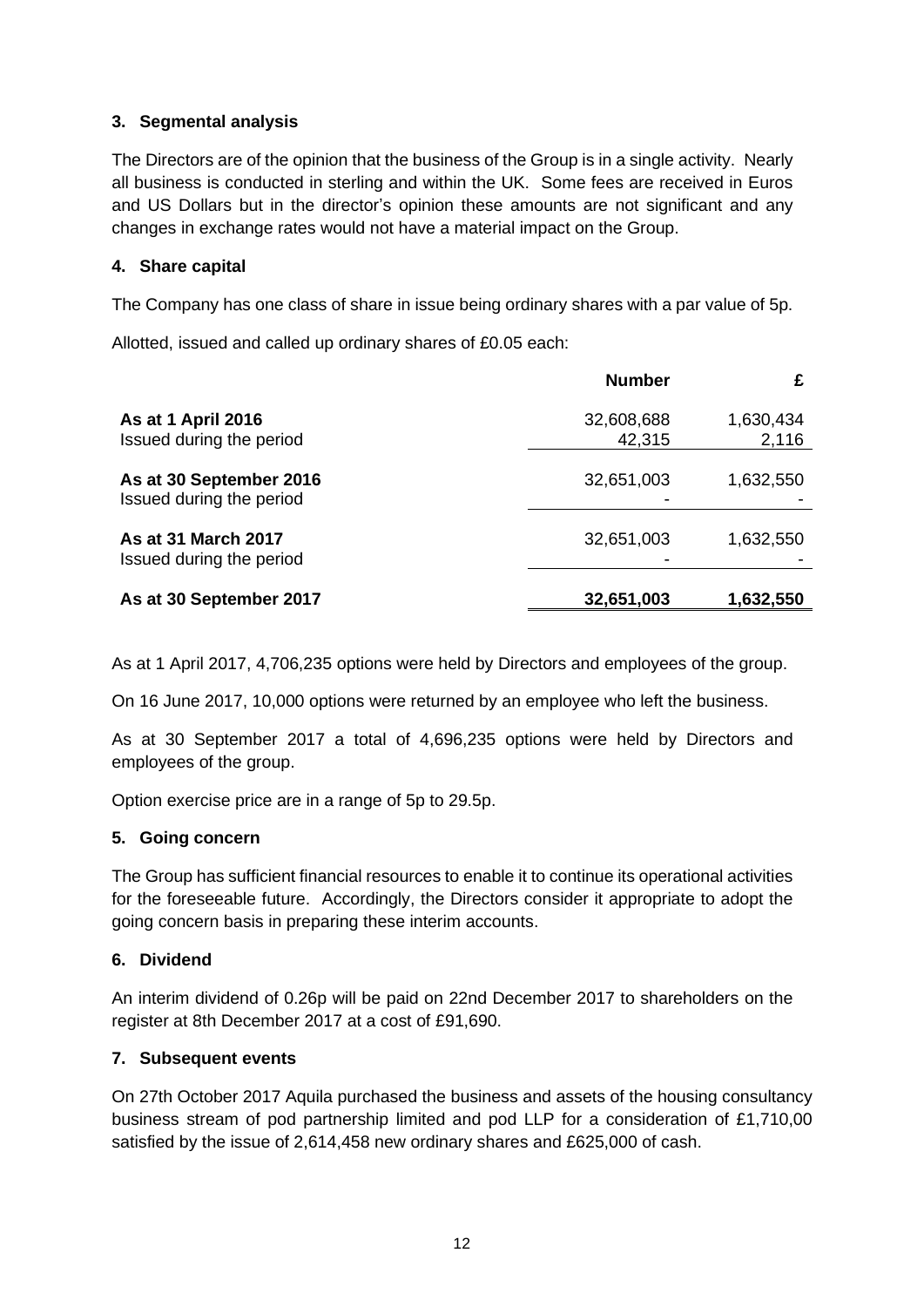#### **Directors and Advisors**

| <b>Directors</b>         | Derek Joseph<br><b>Steven Douglas</b><br>Fiona Underwood<br>Susan Kane<br><b>Jeff Zitron</b><br>John Richard Wollenberg<br>whose business address is:<br><b>Tempus Wharf</b><br>29a Bermondsey Wall West<br>London<br><b>SE16 4SA</b><br>Website:<br>www.aquilaservicesgroup.co.uk<br>(Telephone 020 7934 0175) |
|--------------------------|-----------------------------------------------------------------------------------------------------------------------------------------------------------------------------------------------------------------------------------------------------------------------------------------------------------------|
| <b>Secretary</b>         | Fiona Underwood<br><b>Tempus Wharf</b><br>29a Bermondsey Wall West<br>London<br><b>SE16 4SA</b>                                                                                                                                                                                                                 |
| <b>Financial Adviser</b> | <b>Beaumont Cornish Limited</b><br>2 <sup>nd</sup> Floor, Bowman House<br>29 Wilson Street<br>London<br>EC2M <sub>2SJ</sub>                                                                                                                                                                                     |
| <b>Auditors</b>          | <b>Saffery Champness LLP</b><br>71 Queen Victoria Street<br>London<br>EC4V 4BE                                                                                                                                                                                                                                  |
| <b>Solicitors</b>        | <b>Blake Morgan LLP</b><br><b>Bradley Court</b><br>Park Place<br>Cardiff<br><b>CF10 3DR</b>                                                                                                                                                                                                                     |
| <b>Bankers</b>           | National Westminster Bank plc<br>50 High Street<br>Egham<br>Surrey<br><b>TW20 9EU</b>                                                                                                                                                                                                                           |
| <b>Registrars</b>        | <b>Neville Registrars</b><br><b>Neville House</b><br>18 Laurel Lane<br>Halesowen<br><b>B63 3DA</b><br>(Telephone 0121 585 1131)                                                                                                                                                                                 |

**Directors** Derek Joseph *Chairman* **Joint Chief Executive** Joint Chief Executive **Group Finance Director** Director Director

Registered in England under the Companies Act 2006, registered no. 08988813.